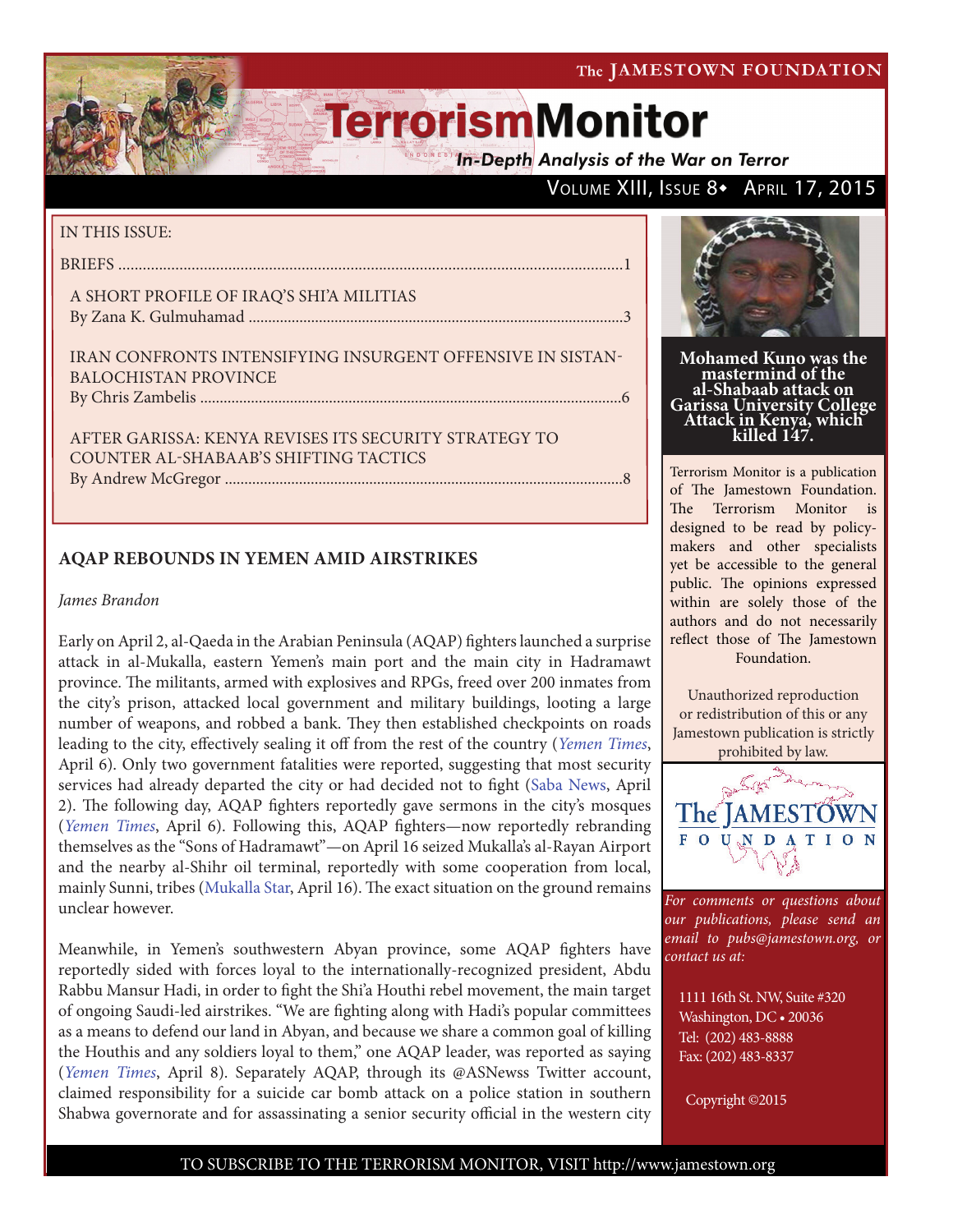Hodeidah on April 16 (MENAFN, April 12; 26Sep.net, April 16).

These events, evidence of AQAP's growing confidence, are liable to have significant long-term impacts. Many of those released from al-Mukalla prison were imprisoned jihadists, whose presence will bolster the group. These included Khaled Batarfi, a leading AQAP member who had been the head of AQAP operations in Abyan and al-Bayda provinces until his arrest in 2011 (Saba News, March 17, 2011). After his release, Batarfi was photographed in the governor's mansion while standing on a Yemeni flag and making the one-finger "tawhid" gesture popularized by the Islamic State (Mukalla Star, April 13). In addition, the group's seizure of guns and money is likely to increase the group's capabilities further. Meanwhile, AQAP's siding with Hadi's forces in Abyan, a stronghold for various jihadist groups since the early 1990s, vividly indicate that AQAP is actively using Saudi airstrikes to entrench its own influence in that area, apparently aided by the willingness of Hadi's beleaguered supporters to ally with whoever they can. Marginally offsetting such developments, AQAP said that a drone strike on April 12 killed Ibrahim al-Rubaish, a Saudi national and former Guantanamo Bay detainee who was one of the group's leading members (al-Jazeera, April 15). Al-Rubaish's death is likely to be a significant, if only temporary, blow to the group.

There is also some evidence that AQAP is mending relations with Hadramawt's powerful tribes, whose reaction to recent developments has been notably muted. On April 5, three days after AQAP captured al-Mukalla, the Hadramawt Tribes Confederacy (HTC), an alliance of the main local tribes, issued a statement merely denying that they "had signed an agreement" with Ansar al-Shari'a, the name under which AQAP has operated since 2012, and "firmly rejecting" any (unspecified) plans to destabilize the region (HTC, April 5). Some days later, on April 12, the alliance issued a marginally stronger statement thanking the "Arab coalition force" for their support for Yemen and pledging to uphold "security" in Hadramawt region, although without specifically committing to fight the Houthis or AQAP (HTC, April 12). These ambiguous statements suggest the tribes—while opposed to the Houthis and traditionally heavily bankrolled by the Saudis—are somewhat indifferent to both Hadi and AQAP, although they are possibly holding out for additional Saudi bribes or political concessions from Hadi. Indeed, Hadramawt tribes have little love for Hadi, whose forces killed one of Hadramawt's most respected tribal leaders—Shaykh Saad bin Habrish al-Hamoomi—in an unprovoked attack in December 2013, triggering weeks of unrest (*Yemen Times*, December 5, 2013). Meanwhile, areas of Hadramawt outside al-Mukalla have been calm in recent days, suggesting that

AQAP appears unwilling to provoke the tribes unnecessarily (Mukalla Star, April 15). AQAP's alleged local rebranding as "Sons of Hadramawt" may be a further effort to avoid antagonizing these tribes, who themselves are likely to view the current unrest as a chance to advance their own regional agenda, and who are liable to regard AQAP less a potential threat than as potential pawn. In this context, AQAP's further expansion—ironically under the cover of U.S.-supported Saudi airstrikes and even through working with forces loyal to the country's internationally recognized president—seems likely to continue.

### **SPANISH ISLAMIC STATE ARRESTS ILLUSTRATE CONTINUING RECRUITMENT**

#### *James Brandon*

Spanish police on April 8 arrested 11 men suspected of links to the Islamic State in a series of raids in Barcelona, Spain's second largest city, and in other locations in Catalonia (*El País*, April 9). The group reportedly included five Moroccans, five ethnic Spanish converts to Islam and one 17-year-old Paraguayan who had recently converted (*El País*, April 8). A Spanish prosecutor was quoted as saying that the group was "directly linked" to the Islamic State. The group had allegedly already sent four other individuals to join the Islamic State in Iraq and Syria, but three—all from Barcelona—were arrested in December in Bulgaria while en route (*El País*, December 19). The police reportedly said that the group had the potential to carry out attacks in Catalonia, but that the group posed no threat as it was under constant surveillance. However, according to other reports, the group's plans were well advanced and involved a plot to attack Jewish targets and to kidnap and behead a member of the public (*Times of Israel*, April 10). The leader of the group was Antonio Saez Martinez, a 40-year-old ethnic Spanish hairdresser, who converted to Islam in an attempt to conquer his alcoholism, leading to him to growing a beard and reinventing himself as a hardline Salafist (*El Mundo*, April 12).

The location of the arrests in and around Barcelona underlines the strong Salafist presence in some parts of Catalonia. For instance, following the arrests, Spanish Interior Minister Jorge Fernandez Diaz said that of the 98 mosques in the country known to promote a strict form of Salafism, 50 are in Catalonia (Catalunya Radio, April 8). This enduring correlation between jihadism and Salafist activism underlines the role of hardline Salafism in creating sectarian and intolerant "mood music" in Muslim communities that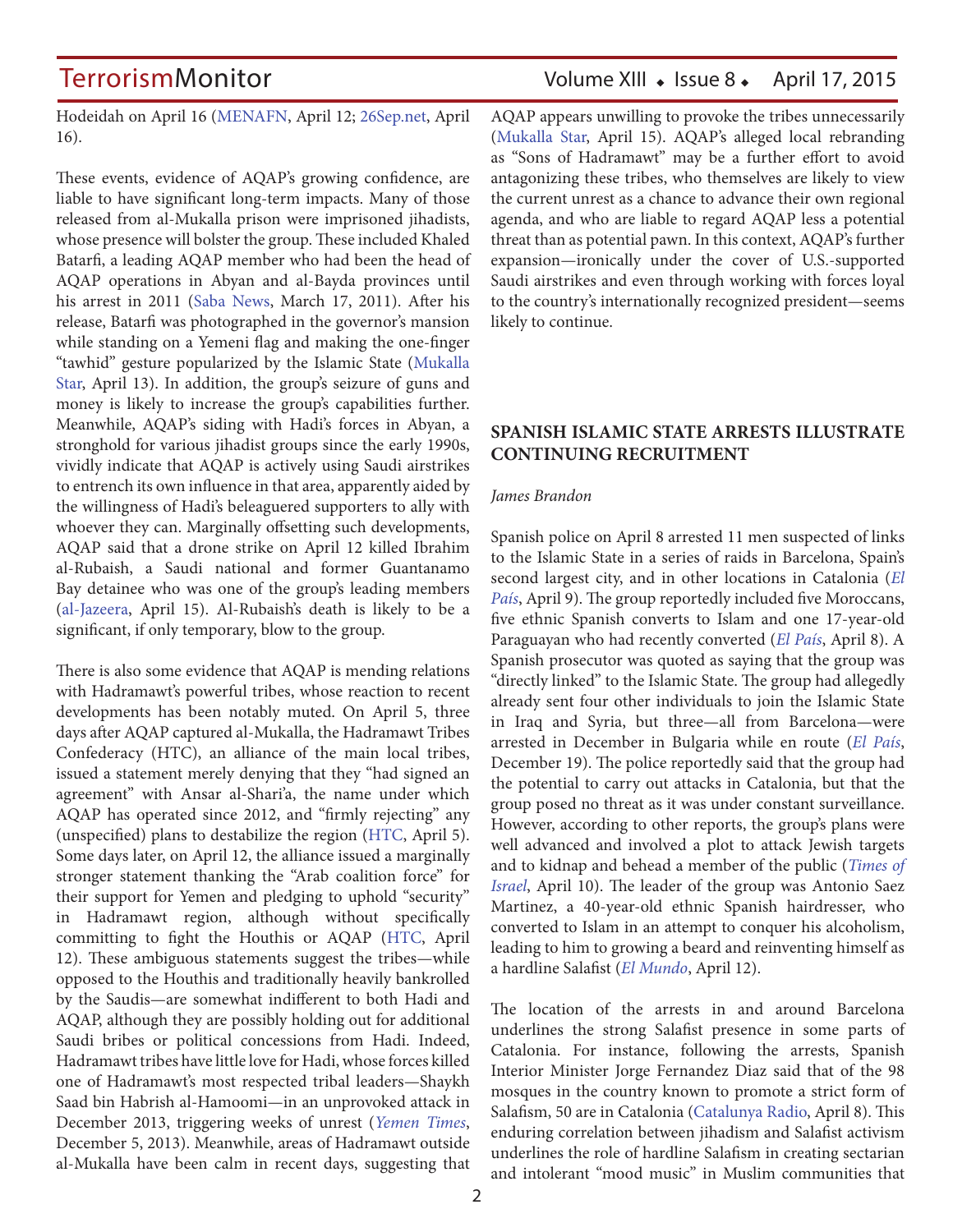jihadists can easily exploit. In addition, in Terrassa, the city north of Barcelona where Antonio Saez Martinez lived, the immigrant population is estimated at over 40 percent and the local Muslim population at 20,000, creating a potentially fertile recruiting ground for Salafi and jihadist activists, particularly given Spain's high levels of unemployment (*El Mundo*, April 12).

Women from the Barcelona area have also been drawn to the Islamic State. For instance, on March 7, police arrested Samira Yerou, a Moroccan citizen living in Barcelona, as she arrived at the city's airport from Turkey, where she had been detained on suspicion of seeking to help Islamic State recruits cross into Syria (Ministry of Interior, March 7). In April, she was found guilty and sentenced to three years in prison (RTVE, April 10). Six others were arrested in the Catalonia region in mid-March for recruiting for the Islamic State, allegedly creating "complex virtual framework" for online radicalization through Twitter and Facebook (*El Mundo*, March 15). Likewise, in December 2014, a 25-yearold Chilean woman living in Barcelona, Peña Orellana, was one of seven people arrested for allegedly recruiting individuals to the Islamic State, primarily through social media (*La Cuarta*, December 17, 2014).

Although there have been no attacks by Islamic State supporters so far in Spain, future attacks cannot be discounted. For instance, a June 2014 Spanish-language video released online by Islamic State members, apparently in Iraq or Syria, directly threatened Spain, with the speaker saying: "We are living under the Islamic flag, the Islamic caliphate. We will die for it until we liberate those occupied lands, from Jakarta to Andalusia. And I declare: Spain is the land of our forefathers and we are going to take it back with the power of Allah" (*El Mundo*, July 1, 2014). This reflects that although Spain is a lesser member of the international coalition against the Islamic State, the country occupies a central and disproportionately prominent position in the imaginations of a wide range of Islamists, from al-Qaeda to the Muslim Brotherhood, on account of its former role as a Muslim colony, whose medieval Christian reconquest is regarded as a lasting affront (*El País*, October 8, 2014). As a result, while Islamic State activity seems to be currently focused on recruiting fighters to Iraq and Syria, it is entirely possible that in time the group may shift toward attackings Spain itself.

Volume XIII · Issue 8 · April 17, 2015

## **A Short Profile of Iraq's Shi'a Militias**

#### *Zana K. Gulmohamad*

The Islamic State's sudden capture of much of northern Iraq, including the country's third largest city of Mosul, and the resulting collapse of the Iraqi Army, in June 2014, was a turning point for Shi'a militias in the country. Formerly sidelined, these groups have now been able to use the fight against the Islamic State to vastly restore their political and military power. A key trigger was the *fatwa* (religious edict) issued on June 13 by Iraq's highest ranking Shi'a cleric, Grand Ayatollah al-Sayyid Ali al-Husseini al-Sistani. Sistani's *fatwa* called upon "all able-bodied Iraqis" to defend the country, and "to volunteer into the security forces", an action which Sistani described as "wajib jihad al-kafai," i.e. an obligation to defend the country and its people (Sistani.org, June 13, 2014). On June 15, two days after the *fatwa*, Falih al-Fayyad, the government's national security advisor, announced the then-prime minister, Nuri al-Maliki, had ordered the establishment of the "Hashd al-Sha'abi," or Popular Mobilization Forces (PMF), an umbrella organization for the newly resurgent Shi'a militias, in order to manage the tremendous flow of the Shi'a volunteers, and to organize their recruitment, equipping and deployment (Herak, July 7, 2014; al-Sumaria, January 15). It is estimated that close to a million volunteers answered Sistani's call and signed up in the following weeks and months (Buratha News, October 18, 2014). Some of the most important militias under the Hashd al-Sha'abi include the Badr Organization, Saraya al-Salam, Asa'ib Ahl al-Haq, Harakat Hezbollah al-Nujaba, Saraya Taleaa al-Khorasani and Kata'ib Imam Ali.

#### **Hashd al-Sha'abi**

Hashd al-Sha'abi consists of around 40 predominantly Shi'a paramilitary forces groups, including thousands of wellequipped fighters (there are no verified numbers available), with insignificant numbers of Sunni recruits (Noon Post, January 12; al-Araby, January 4). Hashd al-Sha'abi is assisted by Iran via General Qasem Soleimani, the head of Iran's elite Quds Force, the overseas paramilitary wing of the Islamic Revolutionary Guard Corps (IRGC-QF), which directly reports to Ayatollah Ali Khamenei, Iran's supreme leader. From the start, Iraq's existing Shi'a militia groups played a significant role in Hashd al-Sha'abi, which in turn legitimized their own presence and activities (Herak, July 7, 2014). Hashd al-Sha'abi's most powerful figure is its deputy chairman, who goes by the *nom de guerre* Abu Mahdi al-Muhandis but was born as Jamal Jafar Ibrahim. Al-Muhandis spent ten years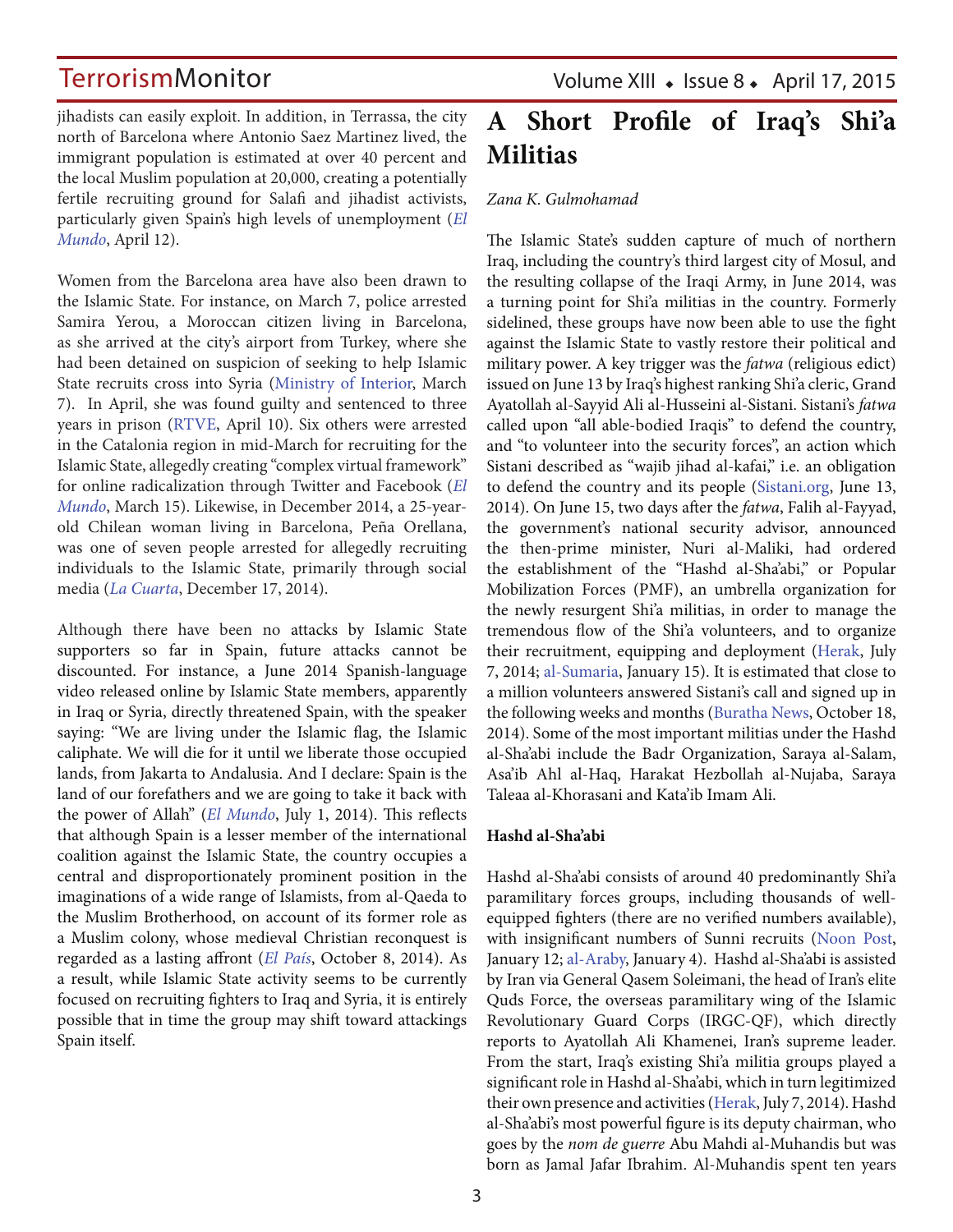in Iran where he built close relations with the IRGC as the commander of Badr Brigade in 1985, which was based in Iran and fought against Saddam's regime (Qanon, March 12). He has strong, long-established relations with the key figures in the Iranian security establishment (al-Araby, January 4).

Hashd al-Sha'abi is funded by the Iraqi government, which not only provides the fighters' salaries but also its military capabilities; the Iraqi parliament has even allocated funds in the country's budget for the group (al-Rafidayn, December 25, 2014; Rudaw, January 29). The Iraqi prime minister, Haider al-Abadi, has meanwhile praised its guerrilla warfare skills (al-Sumaria, February 24). In addition, Hashd al-Sha'abi's "Media War Team" provides morale boosting battlefield updates and propaganda videos (for instance, showing footage of Shi'a fighters set to war songs) through YouTube, Twitter and Facebook. [1] The largest and most powerful groups with Hashd al-Sha'abi are:

### **Badr Organization**

The most powerful Shi'a militia within Hashd al-Sha'abi, the Badr Organization, was founded in Iran in the early 1980s. It mainly consisted of the Iraqi soldiers and officers who had defected during the Iraq-Iran War, and was also the military wing of the Iran-backed Islamic Supreme Council for Islamic Revolution (renamed the Islamic Supreme Council in Iraq in 2007). In 2003, it changed its name from the Badr Brigade to the "Badr Organization for Reconstruction and Development" to indicate its expanded political ambitions. In 2012, however, the Badr Organization split away from the Islamic Supreme Council, and is now headed by the former Iraqi transport minister Hadi al-Ameri, who has close relations with Soleimani. Badr follows the Khomeinist doctrine of "Wilayat al-faqih," in which an Islamic jurist (*faqih*) leads the government. Therefore, the group principally follows Khamenei (Raseef, February 25; Musings on Iraq, January 20). [2]

Badr has around 20,000 fighters, mostly experienced veterans, with its military capabilities directly supported by Baghdad and Tehran. Many prominent figures in Badr are government officials, such as Iraq's interior minister, Muhammad al-Ghabban (al-Alalam, October 18, 2014). Badr's high-level connections in both Iran and Iraq have emboldened it to enlarge its presence in recent months and increase its leverage among the Shi'a militias in the fight against the Islamic State, in which it plays a leading role. The Badr Organization has also been active in Syria where it lost one of its military commanders, Shaykh Qusai Qazi al-Tamimi (ABNA, April 9, 2014). [3]

### **Saraya al-Salam**

The Saraya al-Salam militia was formed in June 2014 by Muqtada al-Sadr, the leader of the Sadr movement and prominent Shi'a cleric, in response to the Islamic State's territorial gains. The core of al-Salam is formed by members of Sadr's Mahdi army, which was created in 2003 to oppose the U.S. occupation of Iraq, but has since been largely dormant since 2007, when it was heavily involved in sectarian violence. The group claims to have hundreds of thousands of well-equipped fighters, although this is probably unlikely; the real number is not known (Raseef, February 25). In recent months, al-Salam has fought the Islamic State in Samarra, Jurf al-Sakhar, Diyala and Tikrit as well as Babil, to the south of Baghdad (Khabaar, October 26, 2014; Rudaw, March 15). Muqtada al-Sadr has a fluctuating relationship with Iran. Before the U.S. withdrawal, he was considered Iran's close ally, and his Mahdi army was fighting the Iraqi Security Forces. Now, however, he propagates more nationalistic Iraqi ideas, supports the Security Forces and is critical of Iran's interference in the country (Sutuur, April 5). For instance, Sadr now promotes an "Iraq First" policy, opposes sending Shi'a fighters to Syria and is in competition with the Mahdi Army splinter group Asa'ib Ahl al-Haq (Now Lebanon, August 19, 2013; al-Mokhtsar, December 17, 2013). Muqtada inherited his religious and political legitimacy from his father Muhammad Sadiq al-Sadr, an opponent of Saddam Hussein who is much revered by many Shi'as. Sadr's political wing is the Ahrar Block, which has 34 seats in the Iraqi parliament, and is now considered less conservative than the other Shi'a factions, even seeking alliances with the secular Iraqi National Accord led by Iyad Allawi (Middle East Online, March 21; Akhbarak, December 28, 2014).

### **Asa'ib Ahl al-Haq (AAH)**

Formed from a splinter group of the Mahdi Army in 2006 and headed by Qais al-Khazali, a former hardline Mahdi Army militant, the AAH advocates the "Wilayat al-faqih" political system and overtly follows the traditional Iranian revolutionary clerics, such as Ayatollah Ruhollah Khomeini, Kazim al-Haeri and the current Iranian Supreme Leader Khamenei, as well as to some Iraqi Shi'a clerics, such as Muhammad Sadiq al-Sadr, Muqtada's deceased father (Ahl al-Haq, March 23, 2013). The AAH has a close relationship with Soleimani, from whom it receives financial and military assistance. The group became active in the Iraqi political scene from 2011, with the support of al-Maliki, who facilitated its outreach to the population after the withdrawal of the U.S. troops in 2011 (al-Arabiya, November 6, 2014). The AAH is currently involved in fierce fighting against the Islamic State in the most keenly contested areas, including Tikrit, where it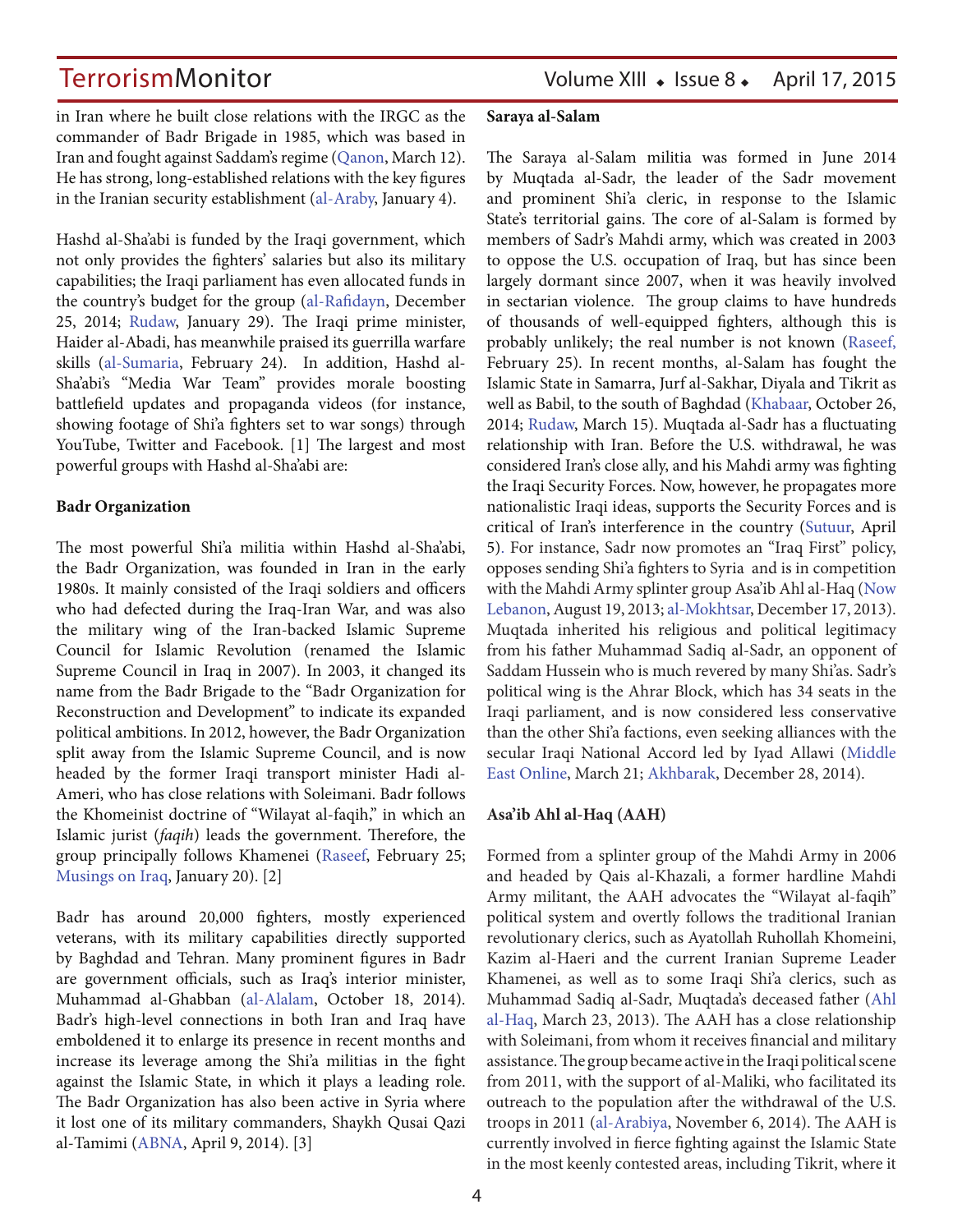has deployed several thousand fighters (Iraq News Network, April 4; al-Mustakbal, February 24).

### **Harakat Hezbollah al-Nujaba**

Formed out of a split within AAH, which itself had split from the Mahdi army, al-Nujaba parted ways from AAH in the beginning of 2013 under the leadership of Akram al-Ka'abi (Musings on Iraq, March 31; Sumerian, September 19, 2014). It is composed of three compact brigades; Liwa Ammar ibn Yasser, Liwa Imam al-Hassan al-Mujtaba and Liwa Hamd. Al-Nujaba predominantly consists of the Iraqi Shi'as, but there are non-Iraqi fighters in these brigades as well, for example from Bahrain and Kuwait (Assakina, March 25). The group has strong relations with the IRGC-QF and Lebanon's Hezbollah, with Liwa ibn Yasser having fought alongside the latter in and around Aleppo in Syria (Orient News, December 28, 2013). Al-Nujaba militants are the followers of Khamenei and propagate anti-American rhetoric (al-Nujaba, January 12; Sumerian, September 19, 2014). They are more militarily focused than some other Shi'a militias, fighting the Islamic State on several fronts, such as Samarra, and they also attacked Tikrit from the north in late March as part of the government offensive there (al-Nujaba, March 31). The group also has a strong presence in Syria, where it fights alongside the Syrian regime.

### **Saraya Taleaa al-Khorasani**

The military wing of the Islamic Taleaa Party, an Iraqi Shi'a political party, Saraya Taleaa al-Khorasani has been heavily involved in fighting the Islamic State in Iraq during the last year, particularly as part of Hashd al-Sha'abi. It has also operated in Syria since September 2013, particularly claiming to defend the important Shi'a Sayeda Zaynab shrine in Damascus (ISP Iraq, November 5, 2013). Its leader, Ali al-Yasiri, has close relations with IRGC-QF commanders, who helped establish it and who support its activities (Zaman, March 14). Iran has been conspicuously involved in creating, assisting and directing al-Khorasani, which in turn professes the "Wilayat al-faqih" doctrine, and overtly follows Khamenei, for instance, displaying his pictures prominently on its official website (al-Khorasani, January 10; Herak, August 5, 2014). The militia has an estimated 3,000 fighters and possesses modern Iranian-made light and medium weaponry (Raseef, February 25; al-Tagreer, January 13). Its most recent operations against the Islamic State were carried out in Tikrit.

### **Kata'ib Imam Ali**

This nascent group was established in response to Sistani's *fatwa* in June 2014, as the armed wing of Harakat al-Iraq al-Islamiya, a Shi'a political movement. Ahebl al-Zaidi is the secretary general of this well-equipped group, which enjoys extensive cooperation with the Iraqi Security Forces and also connections with Soleimani. Al-Zaidi was once a Mahdi Army commander (Dot Masr, January 13). The group recently took part in fighting against the Islamic State in Amerli, Baji Tuz, Diyala and Tikrit (Kata'ib Imam Ali, March 2). Its second-in-command, Ali al-Musawi, was killed on the frontline in Tikrit, during fighting against the Islamic State, in late March (Bas News, March 14). Kata'ib Imam Ali has also set up a Christian subgroup called Kata'ib Rouh Allah Issa Ibn Miriam (Brigades of Spirit of God Jesus Son of Mary). [4]

### **Other Groups**

Other Shi'a militias operating as part of Hashd al-Sha'abi are Kata'ib Jund al-Imam, Saraya Ashura, Kata'ib al-Taiar al-Resali, Saraya al-A'tabat and Saraya al-Jihad, among others. Another is Kata'ib Hezbollah in Iraq, a prominent elite force fighting against the Islamic State in Tikrit, which gained notoriety during the sectarian conflict in 2007. [5]

### **Conclusion**

As the above shows, there are several clear trends among Iraq's largest Shi'a militia groups. The vast majority have close ties with conservative elements among Iranian leadership and with Iran's security apparatus at various levels. Additionally, most subscribe to the "Wilayat al-faqih" doctrine, and overtly profess allegiance to Khamenei, the de facto head of Iran's conservative faction. Many of the groups existed before Sistani's *fatwa* or else are splinter groups broken away from these established organizations, particularly from the Mahdi Army. It is also worth noting that most militias have an explicitly Shi'a religious and political identity, and they do not have Sunni recruits in significant numbers. The formation and rapid mobilization of these groups in summer 2014 prevented larger areas of Iraq, potentially even Baghdad itself, from falling to the Islamic State. However, in the longterm, the militias' support for a "Wilayat al-faqih" system, their frequently overtly sectarian agenda and influence of Iran's conservative factions and its al-Quds Force is likely to create fresh problems for the country and to hamper any reconciliation with Iraq's Arab Sunni minority.

*Zana K. Gulmohamad is a Ph.D. Candidate in the Politics Department at the University of Sheffield in the UK, researching*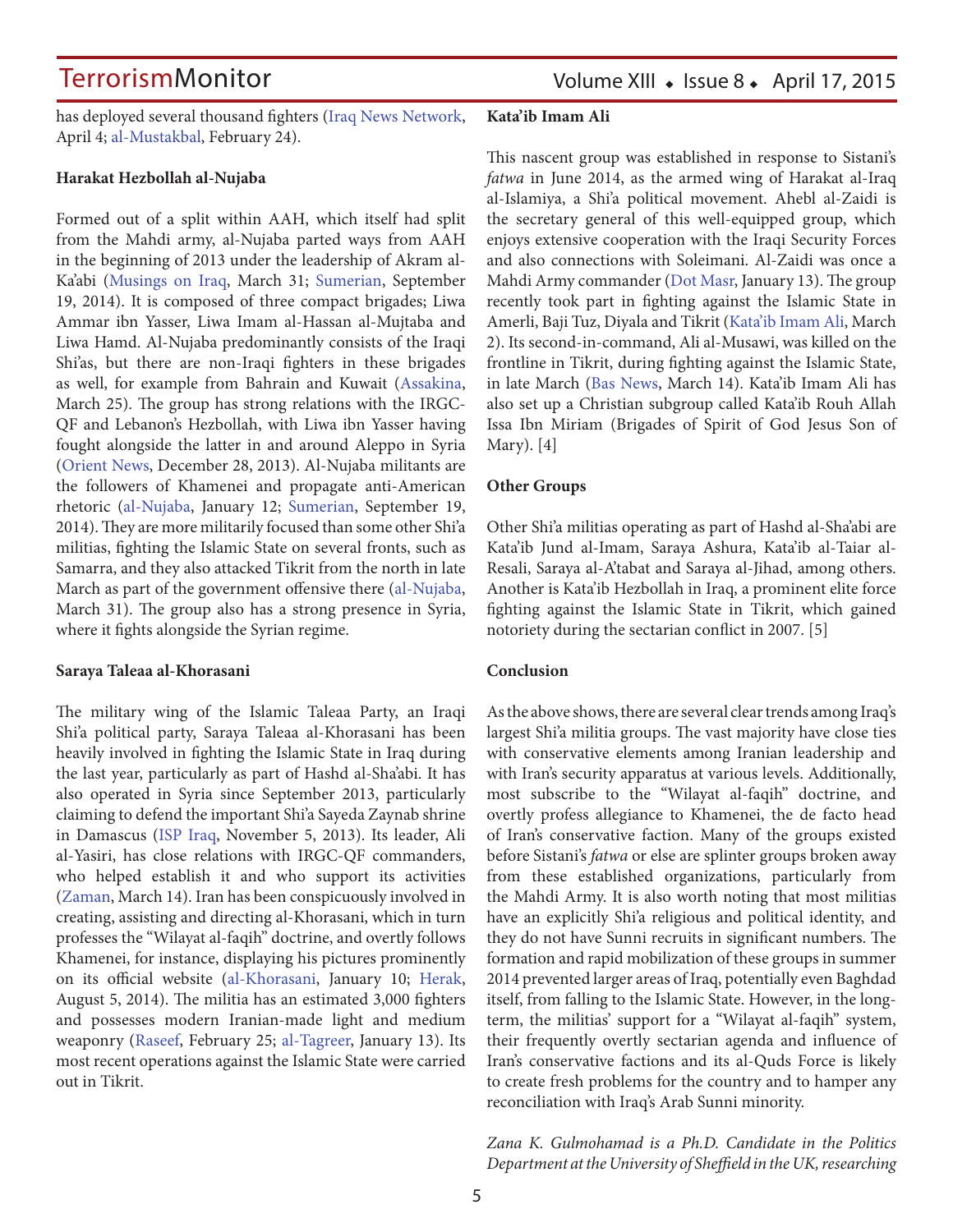*Iraqi and Kurdish politics, security and foreign relations.* 

### **Notes**

1. To see Hashd al-Sha'abi Media War Team YouTube videos, September 5, 2014, https://www.youtube.com/ channel/UCw0o-ucjJuasQ3Afm25Vkgw.

2. For information about Wilayat al-faqih, see "What is Wilayat al-Faqih," al-Islam, August 1, 2014, http://www. al-islam.org/Shi'a-political-thought-ahmed-vaezi/whatwilayat-al-faqih.

3. For Badr Organization activities in Syria, see YouTube, February 14, 2015, https://www.youtube.com/ watch?v=2oXXI5Jg8Rk.

4. Kata'ib Rouh Allah Issa Ibn Miriam (Brigades of Spirit of God Jesus Son of Mary) training YouTube Video, December 28, 2014, https://www.youtube.com/ watch?v=oI8PcaKmgZw.

5. For information about designation of Kata'ib Hezbollah as a foreign terrorist organisation, see the U.S. Department of State Bureau of Public Affairs, July 2, 2009, http://www. state.gov/r/pa/prs/ps/2009/july/125582.htm.

## **Iran Confronts Intensifying Insurgent Offensive in Sistan-Balochistan Province**

### *Chris Zambelis*

While diplomatic developments between Iran and the United States over Iran's nuclear program and Iran's actions in countries such as Syria and Yemen have drawn the most attention in recent weeks, a series of attacks in Iran's southeastern Sistan-Balochistan province underline that a range of ethnic Baloch militant factions continue to wage a bloody insurgency there. Iran frequently blames hostile outside powers, including the United States, Saudi Arabia, the United Kingdom and Israel, among others, of supporting the ethnic Baloch insurgency and other violent opposition factions operating in the country. Yet a combination of factors, including the region's political and economic marginalization, an array of ethnic and religious grievances derived from the ethnic Baloch and largely Sunni faith of its inhabitants against what is perceived as an exclusionary and repressive ethnic Persian-centric Shi'a government and the spread of Sunni extremist ideologies has provided a fertile atmosphere for armed insurrection.

### **Latest Attacks**

In one incident, on April 6, eight Iranian border police officers were killed and another was wounded when they were ambushed by Jaysh al-Adl (JAA—Army of Justice), an ethnic Baloch militant group that is believed to have emerged sometime in 2012. The attack occurred in the town of Negur, near the Iran-Pakistan border (al-Arabiya [Dubai], April 7). The group broadcasted its claim of responsibility along with alleged photographs of the aftermath of the attack including images of a smoldering military pickup truck and a motorcycle—on its network of social media platforms, such as its official blogs and Twitter account (Edaalat News, April 7; JashulAdl3, April 7). [1] The announcement was followed by the April 11 posting of what JAA claims to be video footage of the attack on its affiliated YouTube page (YouTube, April 11). Iranian officials meanwhile reported that the militants retreated into Pakistani territory after the attack. This is the single-most deadly attack on Iranian security forces in Sistan-Balochistan since an October 2013 JAA attack killed 14 border police officers at a border checkpoint in the town of Rustak, just outside of Saravan, close to the Iran-Pakistan border (*Dawn* [Karachi], April 8). In another recent incident, JAA announced on April 9 that it had killed two signals intelligence officers associated with Iran's Islamic Revolutionary Guard Corps (IRGC) in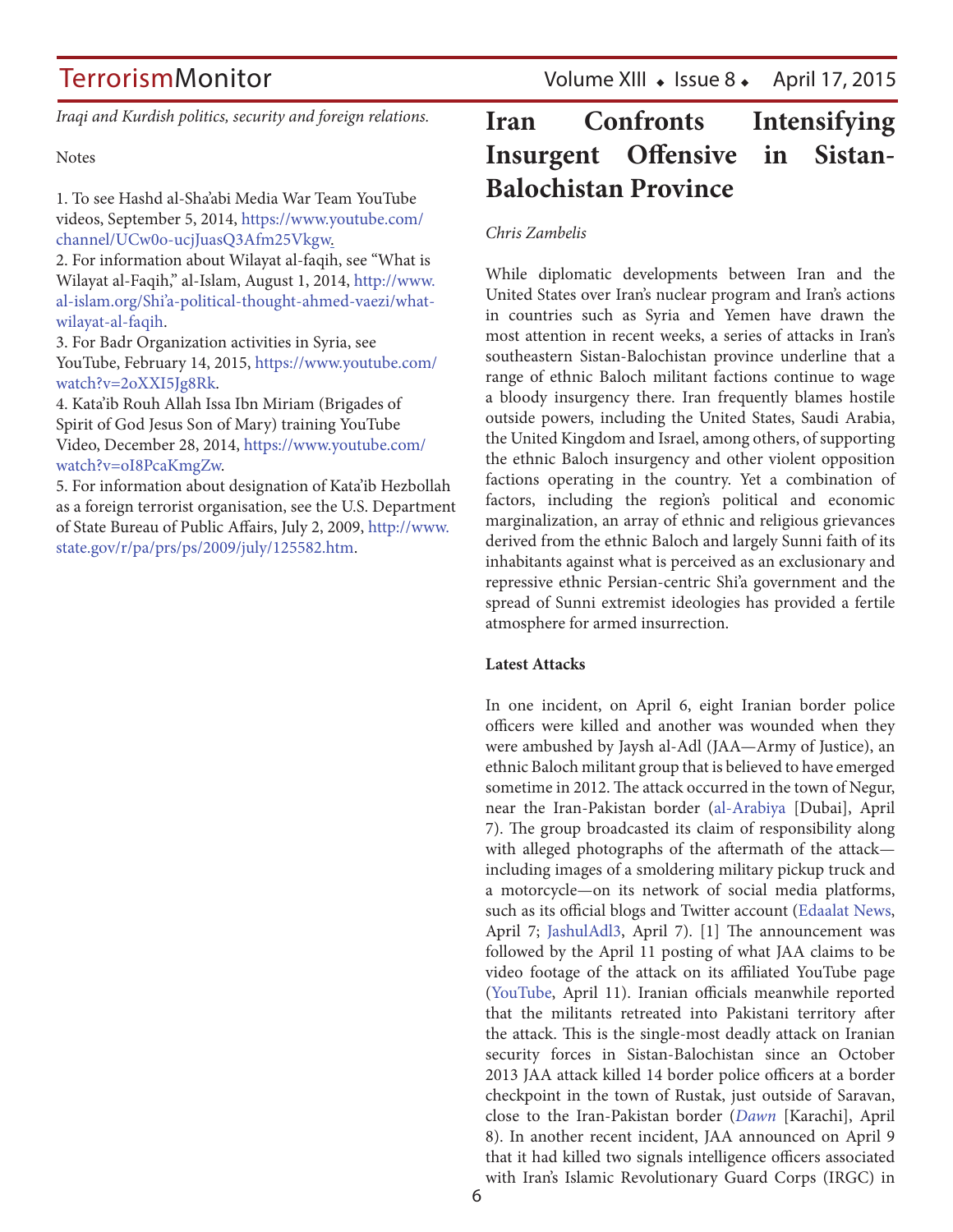Sistan-Balochistan's Mehrestan region in the east-central part of the province (Press TV [Tehran], April 9). A claim of responsibility, along with graphic photographs of what JAA alleges are the remains of the dead IRGC officers, was again disseminated via JAA's official social media outlets (Edaalat News, April 9; JashulAdl3, April 9).

JAA's attack occurred shortly following an April 6 announcement by Iranian officials that the IRGC had disrupted a militant cell based in Qasr Qand in the southeast part of Sistan-Balochistan. The operation was reported to have resulted in the deaths of three militants. Two other militants were injured and scores of others were arrested. A sizeable cache of arms and explosives was also reportedly uncovered at the scene. While Iran has not publicized the identity of the militant faction, they have accused it of acting at the behest of enemy foreign intelligence services (Tasnim News Agency [Tehran], April 7; Fars News Agency [Tehran], April 6). While the operation that targeted the Iranian border police officers was claimed by JAA, some early reports attributed the attack to Ansar al-Furqan (AF—Partisans of the Criterion), another ethnic Baloch insurgent faction that is likewise engaged in a campaign of violence against the Islamic Republic. AF also claimed to have shot down an Iranian military helicopter operated by the Basij paramilitary forces around Qasr Qand. Video footage that allegedly showed the downed helicopter was broadcast on AF's numerous social media platforms, including via its official Twitter account @ ANSAR\_ALFURQAAN, on April 9 (Twitter, April 9). The dissemination of the footage coincided with the recirculation of a video statement by AF spokesman Abu Hafs al-Balochi that appears to have been previously broadcast in February that reaffirmed AF's determination to wage war against Iran (YouTube, February 6). The wave of attacks against Iranian forces in Sistan-Balochistan also occurred against the backdrop of an announcement in March by Pakistan that it had detained ranking ethnic Baloch militant commanders in Quetta, the provincial capital of Pakistani Balochistan. Iran has demanded that Pakistan transfer the detainees to its custody (*Express Tribune* [Karachi], March 9; *Pakistan Today* [Lahore], March 1).

### **Mapping the Militants**

The multiplicity of armed factions that are waging a campaign of violence and terrorism against Iranian security forces and other displays of Iranian rule in Sistan-Balochistan draw direct inspiration or are otherwise linked through familial and tribal ties to the now defunct Jundallah group, and its late founder and leader Abdelmalek Rigi. [2] The capture of Rigi by Iranian security forces in February 2010, and his subsequent execution in the same year, appeared to

### Volume XIII · Issue 8 · April 17, 2015

temporarily dampen the ethnic Baloch insurgency. However, the disruption of Jundallah would eventually give rise to a host of other armed detachments composed of former Jundallah members and followers that appear to maintain tangential, if not direct, operational linkages. As evidenced by the symbolism and discourse adopted by militant factions such as JAA, AF—which itself emerged following the 2013 merger of ethnic Baloch factions Harakat Ansar Iran (HAI— Movement of the Partisans Iran) and Hizb al-Furqan (HAF, Party of the Criterion)—the Rigi surname is a recurring theme in the annals of ethnic Baloch militancy in Sistan-Balochistan (Ansarirana, December 5, 2013). In addition, while the precise identity of the ethnic Baloch militant that is currently being held in Pakistan is unclear, there appears to be a direct link to the late Rigi. For example, Iran has requested that Abdel Sattar Rigi, a purported brother of the late Jundallah commander and alleged leader of Jaysh al-Nasr (JAN—Army of Victory), another ethnic Baloch militant group based in Sistan-Balochistan, be extradited to Iran. Yet Pakistan claims that it has instead detained Abdel Salam Rigi, a ranking member of JAA and cousin of the late Jundallah leader (*Express Tribune* [Karachi], March 9). The prominence of the Rigi family in ethnic Baloch militancy in Sistan-Balochistan has not been lost on Iran. Jundallah and its progeny are frequently referred to as the "Rigi Clan." In addition, JAA and AF also identify Sipah-e-Sahaba Iran (SSI—Guardians of the Companions Iran), another obscure extremist faction based in Sistan-Balochistan, as an ally in their campaign against the Islamic Republic, further indicating the loose links between these groups.

### **Background to Rebellion**

A key factor driving the insurgency in Sistan-Balochistan is the character of Iran's state-periphery dynamics and the position occupied by ethnic and religious minorities in the country. Life in Sistan-Balochistan, where the majority of Iran's ethnic Baloch minority of around 3 million resides— Sistan-Balochistan is sometimes referred to as Iranian Balochistan—is characterized by poverty, underdevelopment and oppression. Sistan-Balochistan's location adjacent to Pakistan and Afghanistan also puts it in the middle of one of the world's most dangerous drug, arms and human trafficking corridors, which has also exposed the region's population to the overbearing presence of Iranian security forces. Their status as an ethnic minority in Iran's ethnically and culturally Persian-dominated society is further amplified by their largely Sunni affiliation within Iran's Shi'a Islamist theocratic state. Emblematic of this situation is that Jundallah initially touted itself as a defender of ethnic Baloch rights alongside other oppressed ethnic and religious communities in Iran. However, it would eventually adopt an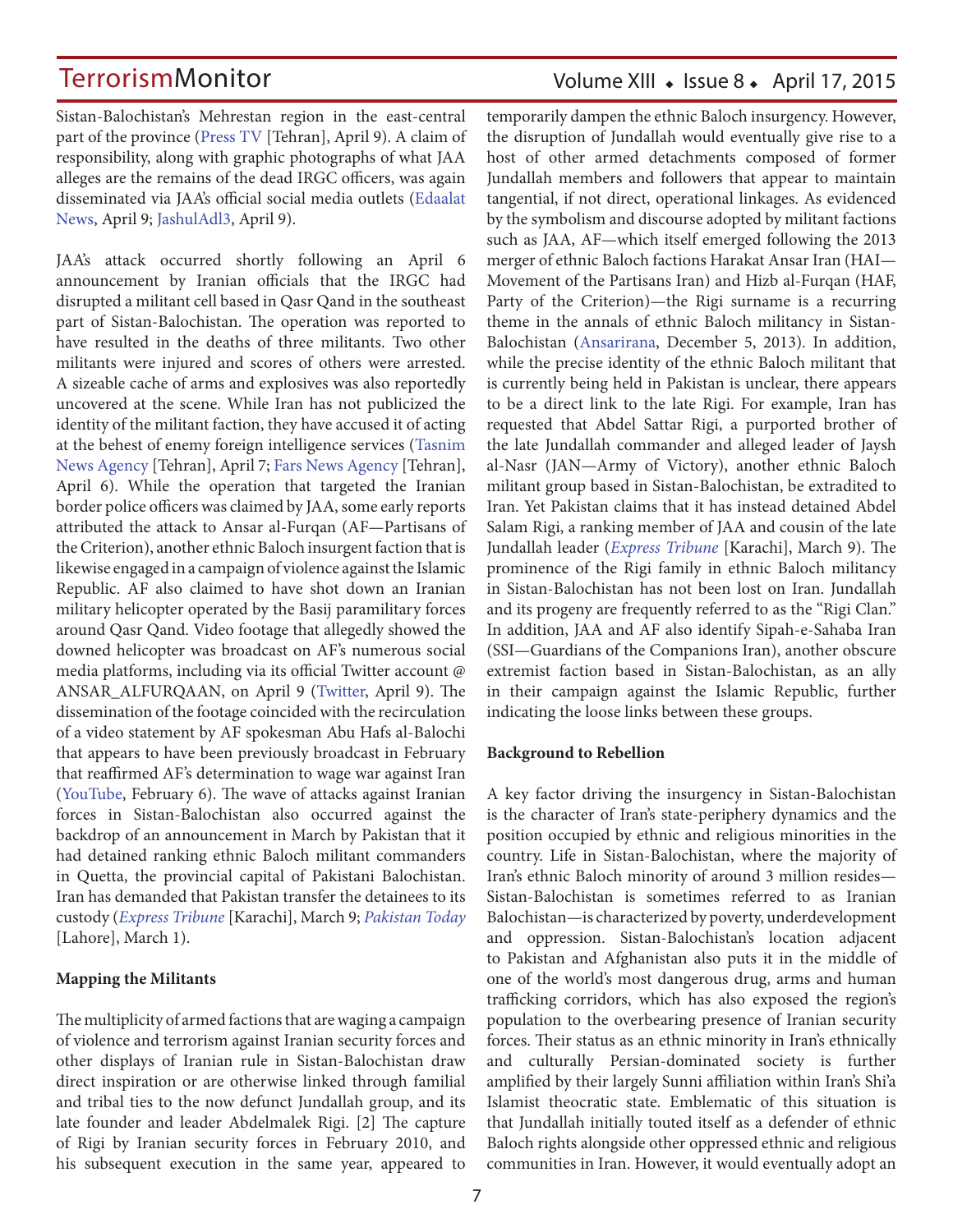overtly sectarian-infused narrative that emphasized hardline Salafist and similarly extremist perspectives. This included concepts echoed in the ideologies and discourse propagated by al-Qaeda and its regional affiliates and the Taliban in Afghanistan and Pakistan, particularly explicit anti-Shiism; hardline Salafists tend to consider Shi'a Muslims as heretics and apostates and the Islamic Republic as a wellspring of Shi'a dogma. Jundallah's eventual resort to suicide bombings—a tactic that has become a regular feature of ethnic Baloch militancy in recent years—has hinted at the influence of al-Qaeda-style extremism within the large milieu of the ethnic Baloch opposition. Indeed, the nature and tone of the messaging and symbolism used by the current generation of ethnic Baloch extremists leave little doubt of the centrality of hardline Salafist principles to their campaign against Iran. For instance, AF often refers to Iran's rulers (and Shi'a believers in general) as *rafidah* (rejectionists), a pejorative label ascribed to Shi'a Muslims by Sunni extremists (YouTube, February 6).

### **Outlook**

The progressively sectarian-tinged regional atmosphere combined with the wider geopolitical dynamics illustrated by the competition between Iran and Saudi Arabia will likely catalyze further displays of violence in Sistan-Balochistan by an increasingly emboldened insurgency. The potential second-order impacts of the withdrawal of U.S. forces from Afghanistan coupled with growing instability in Pakistan, including in Pakistan's own Balochistan province, where there is also a long-running Baloch insurgency, will also continue to shape the course of developments in Sistan-Balochistan in the months ahead.

*Chris Zambelis is a Senior Analyst specializing in Middle East affairs for Helios Global, Inc., a risk management group based in the Washington, D.C. area. The opinions expressed here are the author's alone and do not necessarily reflect the position of Helios Global, Inc.*

Note

1. JAA's Twitter account can be found at https://twitter.com/ ArmyOJustice.

2. For a more detailed treatment of the evolving landscape of ethnic Baloch militancy in Iran, see Chris Zambelis, "The Evolution of the Ethnic Baloch Insurgency in Iran," *CTC Sentinel*, Vol. 7, Issue 3, March 26, 2014, https://www. ctc.usma.edu/posts/the-evolution-of-the-ethnic-baluchinsurgency-in-iran.

## **After Garissa: Kenya Revises Its Security Strategy to Counter al-Shabaab's Shifting Tactics**

### *Andrew McGregor*

Al-Shabaab's April 2 attack on Kenya's Garissa University College that killed 147 non-Muslim students was the latest installment in al-Shabaab's campaign to force Nairobi to order a withdrawal of the Kenyan Defense Force (KDF) from the Jubaland region of southern Somalia. So far, the Kenyan government has presented an uncoordinated response that has largely focused on Islamist militancy as a foreign problem that is being imported (along with hundreds of thousands of unwanted refugees) across Kenya's porous border with neighboring Somalia.

### **Background**

The KDF moved into southern Somalia in 2011 as part of Operation Linda Nchi, designed to deter cross-border infiltration of radical Islamists, create a Kenyan-controlled buffer zone in southern Somalia and establish suitable conditions for the return of the massive Somali refugee population dwelling in Kenya's largely ethnic-Somali North Eastern Province. KDF troops in Somalia joined the larger African Union Mission in Somalia (AMISOM) in February 2012.

In military terms, the KDF presence has exerted a slow but ultimately relentless pressure on Somalia's al-Shabaab movement. The seizure of the port at Kuday Island (southern Juba region, south of Kismayo) by KDF and Somali National Army (SNA) forces during an amphibious operation on March 22 drove al-Shabaab from its last access point to the sea, dealing the organization a severe blow and leaving it effectively surrounded by hostile forces (Raxanreeb, March 22). Military pressure from AMISOM and financial pressures created by the gradual loss of access to every port prompted a strategic overhaul of the group's activities. For al-Shabaab, direct confrontations with Somali security forces or the much stronger AMISOM deployment are out; a greater focus on terrorist tactics (including bombings, assassinations and assaults on soft targets by well-armed gunmen) is in. Expelling the KDF is a priority, and the movement is willing to exploit ethnic tensions in Kenya's North Eastern Province to achieve this goal.

The region's ethnic-Somali population (belonging largely to the powerful Ogadeni clan) was geographically divided in 1925, when Britain gave the northern half of the region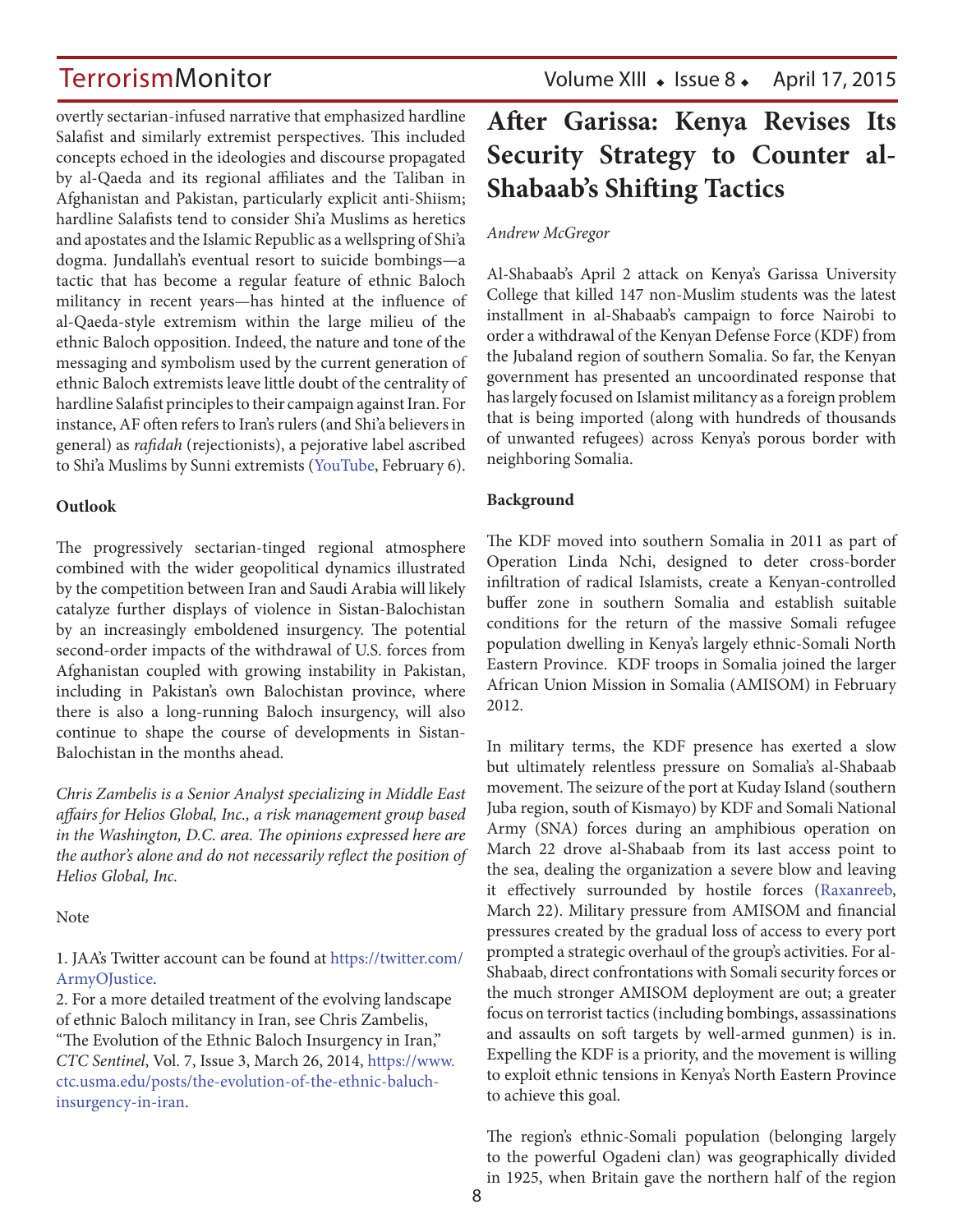(modern Jubaland) to Italy. The southern half of the region is now Kenya's North Eastern Province. The division was massively unpopular with the region's ethnic-Somalis, leading the British to close the region from 1926 to 1934. Dislike of the Kenyan government (dominated by the Kikuyu tribe) erupted into the Shifta War of 1963-1967. Dissatisfaction with the administration has been punctuated by sporadic political violence in the region ever since, the worst example being the 1984 Wagalla Massacre of thousands of ethnic-Somalis by Kenyan security forces. [1]

### **The Assault on Garissa College University**

Kenya's security forces may have relaxed prematurely after seizing Kismayo, al-Shabaab's largest port, in 2012. While taking Kismayo fulfilled Nairobi's objective of creating an autonomous buffer zone ("Jubaland") between Kenya and the rest of Somalia, it only intensified al-Shabaab's hatred of Kenya and its determination to retake Somali-inhabited areas of Kenya, even if it means the use of terrorist atrocities targeting Kenyan civilians. The border became no less permeable with the creation of a Kenya-reliant Jubaland administration, yet the Kenyan government continued to neglect border security in the North Eastern Province, where roads and other infrastructure are few and far between.

The attack at Garissa appears to have been well-planned university administrators said two of the terrorists had posed as students while using a room on campus as a "command center," complete with food and supplies that appeared to be intended for a long battle (*Standard* [Nairobi], April 10). Survivors described the attackers as speaking Swahili (Kenya's main language) rather than Somali (*Mail & Guardian* [Johannesburg], April 4). Militants told at least one survivor of the attack: "Tell your President to withdraw KDF from Somalia and ensure that North Eastern [province] belongs to Muslims. Garissa must also be part of Somalia and not Kenya" (*Standard* [Nairobi], April 11).

While helicopters were made available to take the Interior Cabinet Secretary (who routinely assures Kenyans the government is keeping them safe) and the Inspector General of Police to Garissa, the elite counter-terrorist Recce company of the paramilitary General Service Unit (GSU) got stuck in traffic on their way to the airport, where they were transported to Garissa by fixed wing aircraft while their equipment travelled by road (*Star* [Nairobi], April 11). The aircraft that should have been available to transport the Recce unit was unavailable as it had been used that morning to fly private individuals to Mombasa and pick up the daughterin-law of police air-wing chief Rogers Mbithi (*Daily Nation* [Nairobi], April 13; *Star* [Nairobi], April 15).

### Volume XIII · Issue 8 · April 17, 2015

This suggests that Kenyan authorities have not absorbed the lessons of the 2013 attack on Nairobi's Westgate Mall, particularly in regard to having transport available for its rapid response units. In the Westgate incident, Kenya's elite 40 Rangers Strike Force arrived at the mall from their base at Gilgil (roughly 75 kilometers north of Nairobi) 12 hours after the attack began, and promptly engaged in a gunfight with members of the General Service Unit (GSU), a paramilitary wing of the National Police Service. Action against the terrorists still inside the mall was confused as many members of the police and military devoted themselves to looting the mall rather than rescuing hostages. In response to the resulting public outrage, the Kenyan military sacked and jailed two members of its elite 40 Rangers Strike Force and declared the matter finished (*Standard* [Nairobi], October 30, 2013).

Though the Kenyan government continues to treat al-Shabaab as an external threat, there is evidence that the radical Islamist threat is an internal problem, albeit one inspired by al-Shabaab. The alleged planner of the attack, Mohamed Kuno (a.k.a. Mohamed Dulyadin; a.k.a. Gamadhere; a.k.a. Shaykh Mohamud), has strong connections to Kenya's ethnic-Somali community. Kuno worked as a teacher and principal of a *madrassa* in Garissa from 1997 to 2000, where he is remembered for his religious radicalism before his departure for Somalia (*Daily Nation* [Nairobi], April 2). Once in Somalia, Kuno acted as a commander in some of the heaviest fighting in Mogadishu, and, for a time, even served in the al-Shabaab-allied Ras Kamboni Brigade under Shaykh Ahmed Mohamed Islam "Madobe," who ironically is now the Kenyan-backed "president" of Jubaland (*Mail & Guardian* [Johannesburg], April 4). The former teacher is the prime suspect in the massacre of 28 Kenyan Christians in Mandera County in November 2014 and the killing of a further 36 Christian quarry workers in Mandera in December 2014. At present, Kano is responsible for al-Shabaab operations in Jubaland and Kenya.

In the wake of the attack, opposition leaders continue to demand a KDF withdrawal from Somalia in order to concentrate on border security, suggesting that the United States try to persuade other nations without a common border with Somalia to replace the Kenyan troops (*Standard* [Nairobi], April 11).

### **A Failure of Intelligence?**

In the border regions, there are few Kenyan intelligence officers from the local ethnic-Somali community, contributing to Kenya's continued inability to secure its border with Somalia (*Standard* [Nairobi], April 12). In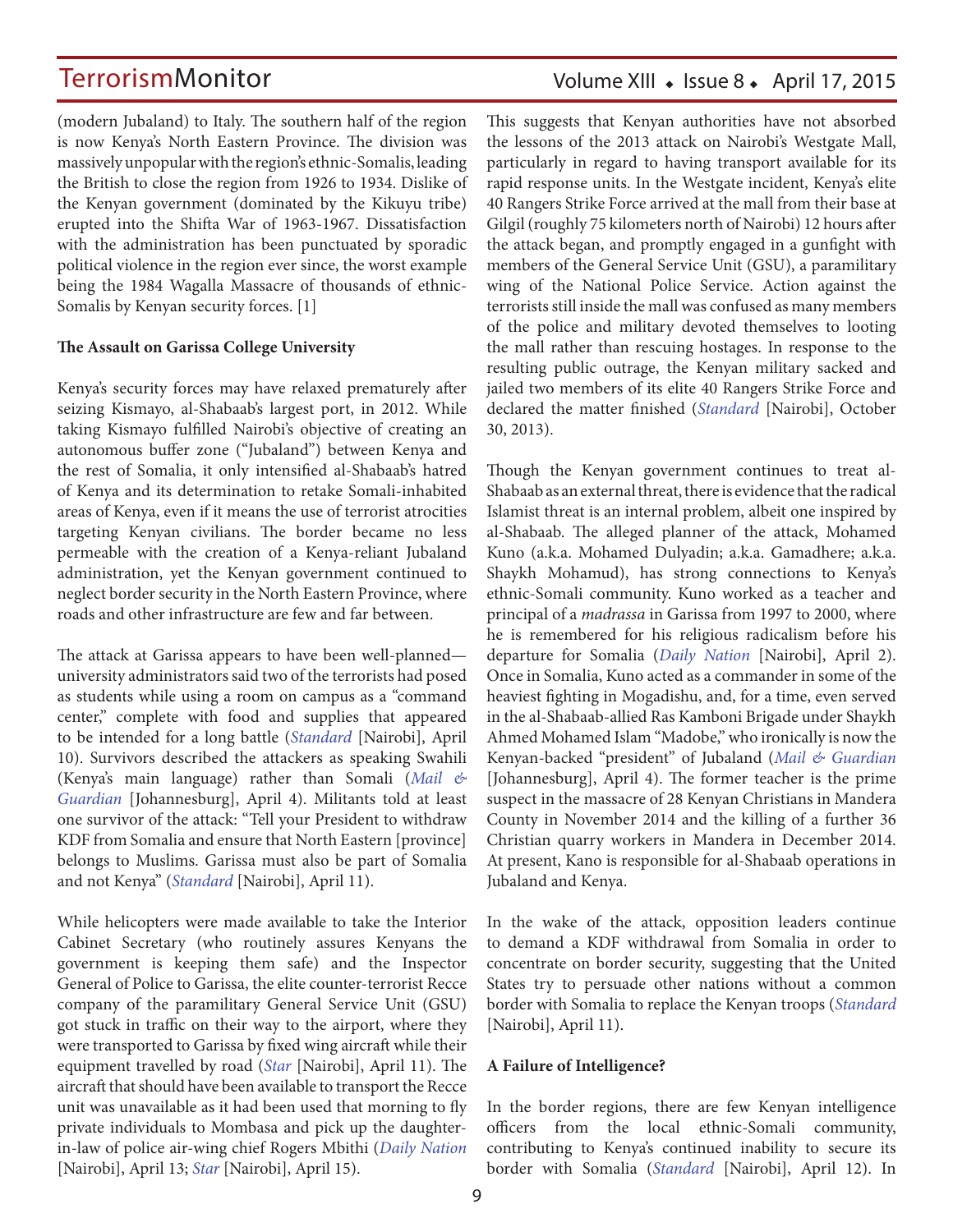addition, Kenyan authorities appear to have ignored foreign intelligence reports passed to them:

- • Three weeks before the Garissa attack, UK Foreign Secretary Philip Hammond warned that Kenya was not acting on intelligence information regarding possible terrorist activity—only a day before the Garissa attack, President Kenyatta called British travel advisory warnings on Kenya an attempt "to intimidate us with these threats" (*Standard* [Nairobi], April 5).
- Iran is reported to have supplied information on March 22 of pending attacks on Kenyan Christians in university areas of Garissa, Nairobi and Mombasa prior to the assault on the Garissa University, where Christians were singled out (*Standard* [Nairobi], April 12).
- On March 27, Australia issued a warning of an impending terrorist attack in Nairobi (Reuters, March 28).
- According to a student interviewed by Reuters, whose account was corroborated by northern Kenyan MPs, the administration of the Garissa Teacher's College closed the school days before the attack, telling students that strangers had been spotted in the college and that a terrorist attack might be imminent. This action was not followed by the rest of the campus, which remained open. According to one MP, "Some of us have seen the intelligence reports, and I can assure you they were specific and actionable" (Reuters, April 3).

### **The Kenyan Response**

The KDF's immediate reaction to the Garissa massacre was to bomb al-Shabaab camps in Somalia, including Camp Shaykh Ismail, Camp Gondodwe, Camp Bardheere and what was described as a major camp in Gedo Region where some 800 militants were based. Though the KDF claimed each base was completely destroyed (unlikely considering that only ten aircraft were used and the cloudy conditions at the time), al-Shabaab made the equally unlikely claim that all the bombs had fallen harmlessly on farmland (*Star* [Nairobi], April 6). Inside Kenya, critical assessments of Kenya's response to terrorist threats posed by al-Shabaab and its Kenyan allies tend to be treated as unpatriotic outbursts that identify the holder of such sentiments as potential terrorist-sympathizers. Deputy President Ruto (the government's point-man on the Garissa issue) recently demanded that some Kenyan leaders should stop "cheering" al-Shabaab attacks inside Kenya (Capital FM [Nairobi], April 12).

Beyond the military response, focus has concentrated on the Dadaab refugee camp in Kenya's North Eastern Province. The camp, the largest refugee center in Africa with between 350,000 to 500,000 Somali residents, was set up in 1991, and its population (mainly women and children) has grown every year despite claims from many Kenyan politicians that the facility harbors terrorists. Following the Garissa attack, Deputy President Ruto demanded that the UNHCR close Dadaab in three months' time, or Kenya would relocate the refugees itself (BBC, April 12).

Recent remarks by former deputy prime minister Musalia Mudavadi (in which he was supported by several MPs) gave some indication of the political mood regarding the continued existence of the Dadaab camp and its alleged threat to Kenyans:

The camp accommodates Somalia terrorists who disguise themselves as refugees. They use the camp as a base to collect intelligent information about Kenyan institutions and relay back to their accomplices in Somalia… The refugees stay in the country, seek assistance from us, mingle with our people freely yet they gather information on how to lay a trap on us. They hide their true colors and plan on how to kill us. They need to move out immediately (*Star* [Nairobi], April 6).

Kenyan officials insist that KDF operations in southern Somalia have now created safe spaces suitable for the return of the refugees (BBC, April 11). However, a UNHCR spokesman cited a tripartite treaty with Kenya and Somalia specifying that any return by refugees to Somalia must be voluntary, adding rather bluntly that "moving that number of people [in an unsystematic fashion] will not be possible" (RFI, April 12).

### **Big Fences Make Good Neighbors?**

While spectacular attacks such as that on Garissa University make international headlines, there is also a daily war of attrition going on in the border counties of northeastern Kenya. According to Kenyan anti-terrorism police, there has been a terrorist attack every ten days (135 in total) since the KDF deployment in Somalia began in 2011. Most of these attacks, killing over 500 people in total, occurred in Kenya's North Eastern province. (*Mail & Guardian* [Johannesburg], April 10). Ali Roba, governor of Mandera County, said in March that up to 90 people had died from terrorist activity in Mandera in the previous seven months alone, adding that he himself had survived six assassination attempts (*Standard* [Nairobi], March 22).

Most of this activity is blamed by the authorities on the infiltration of al-Shabaab terrorists across the poorly defended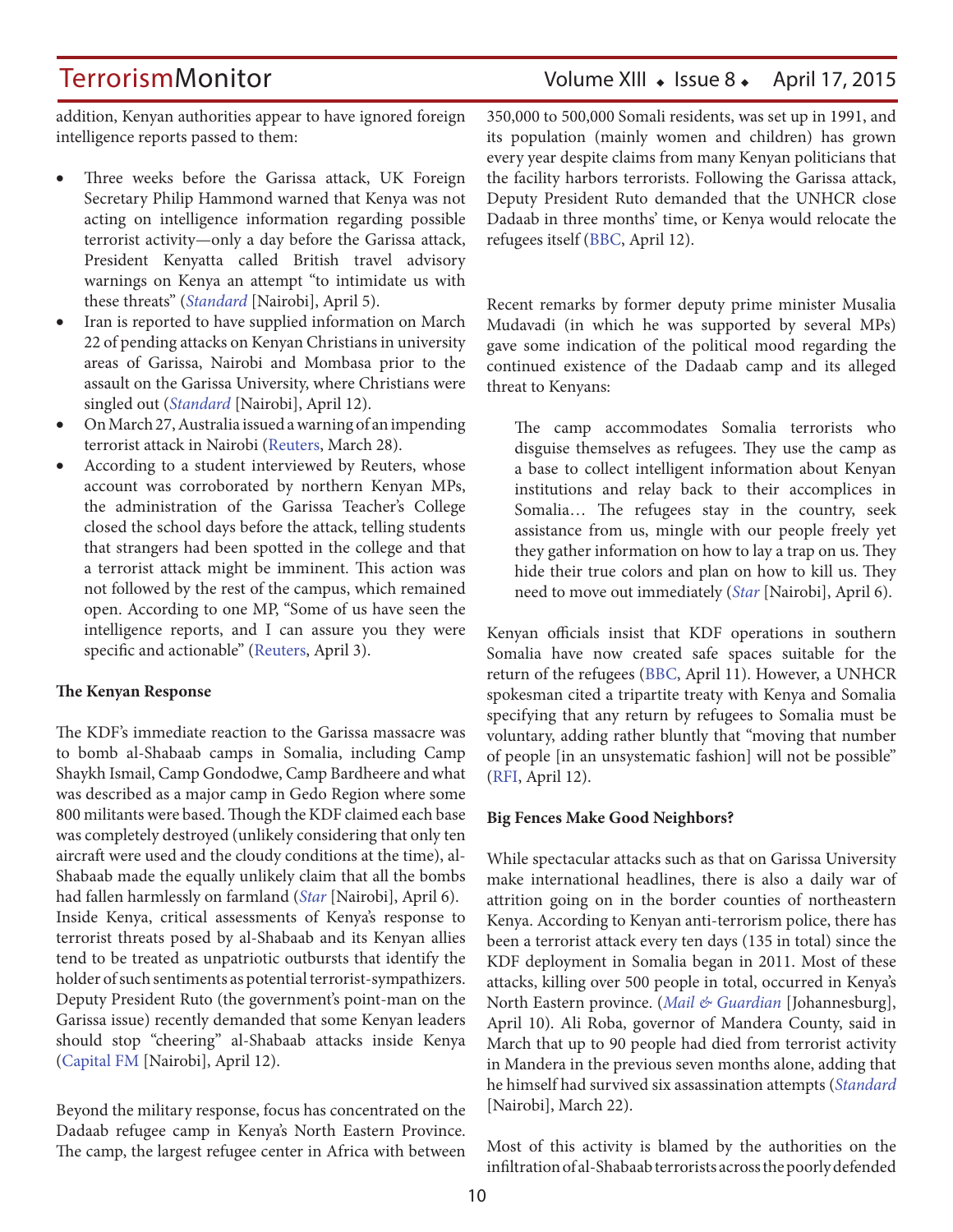### Volume XIII • Issue 8 • April 17, 2015

border. Nairobi's solution, despite Somali objections, is to build a massive wall of concrete and fencing along the border, separating the ethnic Somali residents of Kenya's North Eastern Province from their fellow Ogadeni clansmen in Somalia's Kenyan-occupied Jubaland State (*Standard* [Nairobi], March 22), The hastily-implemented "Somalia Border Control Project" will cost an estimated \$260 million. The porous border with Somalia is 680 kilometers long, but it is still unclear if the project will cover that entire distance. (*Mail & Guardian* [Johannesburg], April 10). Defending the wall will require an enormous and expensive permanent deployment of police or troops whose supplies will need to be trucked in despite a general absence of roads in the region.

### **Police Recruits**

Deep corruption in the security services, especially the police, has produced a certain lethargy in Kenya's response to terrorist activity. Unsurprisingly, the Garissa massacre is now being used to legitimize corrupt police hiring practices that were recently the subject of an unfavorable ruling by Kenya's High Court, which still maintains a reputation for honesty and independence from the executive branch. The ruling cancelled the 2014 recruitment of 10,000 police recruits who had paid substantial bribes for a place on the police force.

Despite the ruling, the president issued a directive that the 10,000 police recruits should report for training immediately to protect the border with Somalia. This led to a flurry of contradictory statements from various government and oversight sources that pointed to a severe breakdown between the executive branch and the judiciary. The president's directive constitutes a violation of the Kenyan constitution, an offense for which the president could be impeached. Kenyatta, however, has the support of a majority of parliament, making impeachment proceedings unlikely (*Standard* [Nairobi], April 12).

### **Amniyat on the Ropes?**

Created by late al-Shabaab leader Ahmed Abdi Godane "Abu Zubayr," Amniyat is a secretive unit within al-Shabaab that acts as the organization's intelligence unit while also providing internal security, operational planning and bodyguard services for al-Shabaab's leader. In Godane's hands, Amniyat was used to crush internal dissent through a string of assassinations and to orchestrate ruthless attacks on civilians both inside Somalia and beyond in AMISOMmember nations like Kenya and Uganda. Godane used Amniyat to consolidate his control of al-Shabaab by suspending the al-Shabaab Shura and making Amniyat the most powerful force within the organization while reporting directly to him. Amniyat has been particularly successful in infiltrating the Somali security forces and even the highest levels of the Somali Federal Government, enabling the group to carry out brazen attacks within Mogadishu and other cities before melting back into the population (Raxanreeb. com, October 22, 2014). Nonetheless, with massacres like Westgate and Garissa to their credit, Amniyat's leaders have become targets for Somalia's central government and its ally, the United States:

- • In January 2014, a U.S. drone strike killed Sahal Iskudhuq, a senior Amniyat member.
- • In late December 2014, a U.S. drone strike killed Abdishakur Tahlil, the new Amniyat commander, only days after he succeeded Zakariya Hersi as leader of the unit (BBC, December 31, 2014).
- Former Anmiyat leader Zakariya Ahmed Ismail Hersi defected from al-Shabaab to the government in January. The former al-Shabaab intelligence chief renounced violence at a government-sponsored news conference, but his defection may have been due to a feeling of insecurity due to tensions within the group's leadership (Business Insider, January 28).
- In early February of this year, a U.S. drone strike in Dinsor killed Yusuf Dheeq, a senior Amniyat member, and several other al-Shabaab fighters (Dalsan Radio [Mogadishu], February 6).
- In late March, high-ranking Amniyat operative Mohamed Ali Hassan surrendered to Somali National Army forces in the Bakool region of southern Somalia (Garowe Online, March 30).
- Adan Garaar, believed to be the head of Amniyat's external operations, was killed in a U.S. drone strike at Bardhere in mid-March. Garaar was a leading planner of the September 2013 Westgate attack in which 70 people were killed, as well as being especially active in organizing a wave of terrorist attacks and massacres in northeast Kenya's Mandera County (*Star* [Nairobi], March 14; *Standard* [Nairobi], March 22).

Amniyat appears to have responded to these relentless attacks on its leadership by mounting ever more spectacular attacks on civilian soft-targets, especially within Kenya, where it operates with little local interference.

### **Conclusion**

The presence of 2.5 million ethnic Somalis in Kenya's chronically underdeveloped northeast region can no longer be ignored by Nairobi if it is to deal with the terrorist threat from al-Shabaab, which is also eager to recruit non-